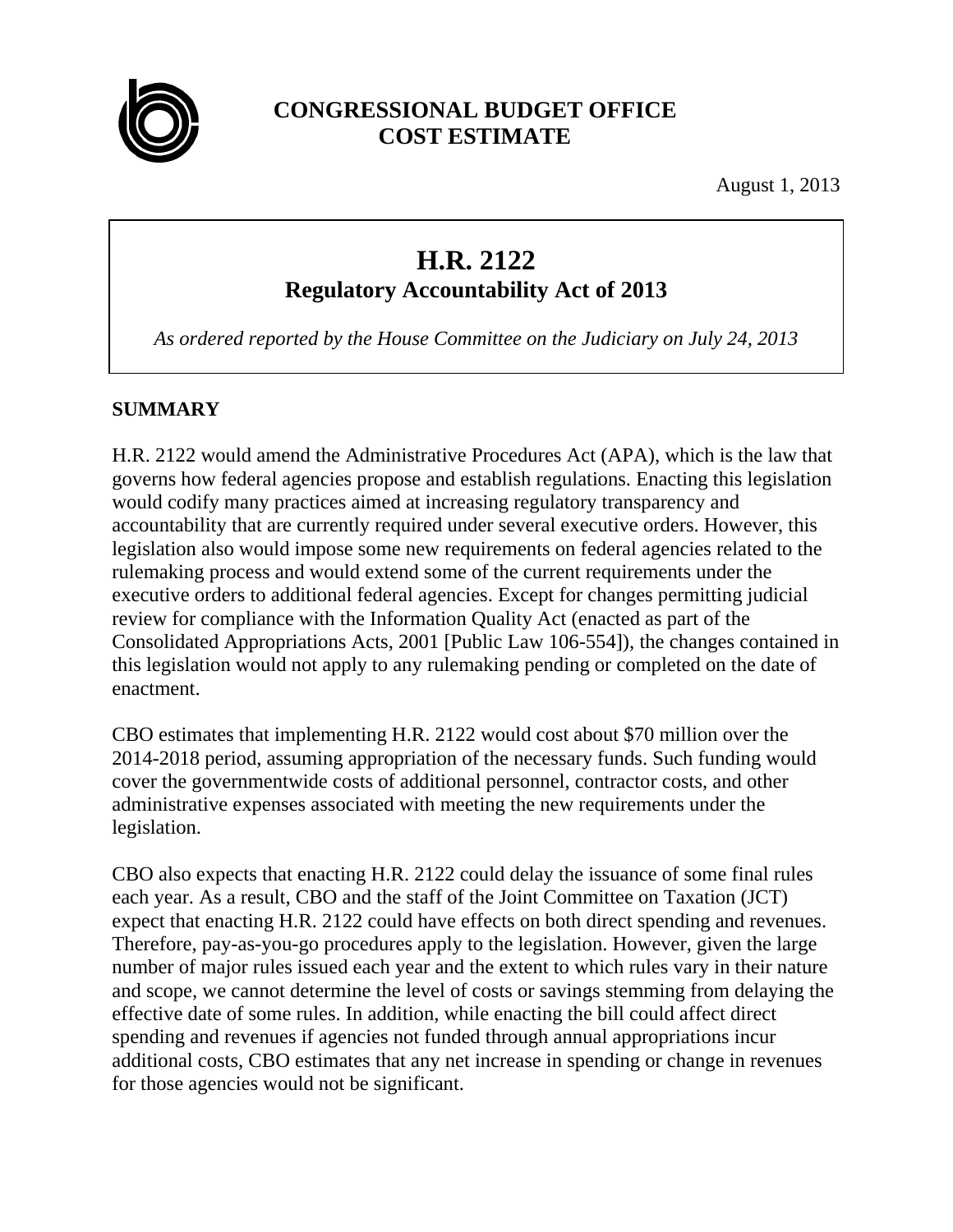CBO expects that H.R. 2122 would impose no intergovernmental or private-sector mandates as defined in the Unfunded Mandates Reform Act (UMRA).

# **ESTIMATED COST TO THE FEDERAL GOVERNMENT**

The estimated budgetary impact of H.R. 2122 on discretionary spending is shown in the following table. The costs of this legislation fall within all budget functions that include agencies that issue regulations.

|                                                                  |                                                     | By Fiscal Year, in Millions of Dollars |          |          |          |                 |
|------------------------------------------------------------------|-----------------------------------------------------|----------------------------------------|----------|----------|----------|-----------------|
|                                                                  | 2014                                                | 2015                                   | 2016     | 2017     | 2018     | $2014-$<br>2018 |
|                                                                  | <b>CHANGES IN SPENDING SUBJECT TO APPROPRIATION</b> |                                        |          |          |          |                 |
| <b>Estimated Authorization Level</b><br><b>Estimated Outlays</b> | 4                                                   | 10<br>9                                | 15<br>14 | 20<br>20 | 20<br>20 | 70<br>67        |

Enacting H.R. 2122 also would affect direct spending and revenues, but CBO and JCT cannot determine the extent or sign of those effects.

# **BASIS OF ESTIMATE**

For this estimate, CBO assumes that the legislation will be enacted near the end of 2013, that the necessary amounts will be appropriated near the start of each fiscal year, and that spending will follow historical patterns for regulatory analysis activities.

# **Background**

CBO is unaware of any comprehensive information on current spending for regulatory activities governmentwide. However, according to the Congressional Research Service, federal agencies issue 3,000 to 4,000 final rules each year. Most are promulgated by the Departments of Transportation, Homeland Security, and Commerce, and the Environmental Protection Agency (EPA). Agencies that issue the most major rules (those with an estimated economic impact on the economy of more than \$100 million per year) include the Department of Health and Human Services, the Department of Agriculture, and EPA.

H.R. 2122 would amend the APA to codify certain practices currently required under several executive orders, including Executive Orders 12866, 13563, and 13422. (Those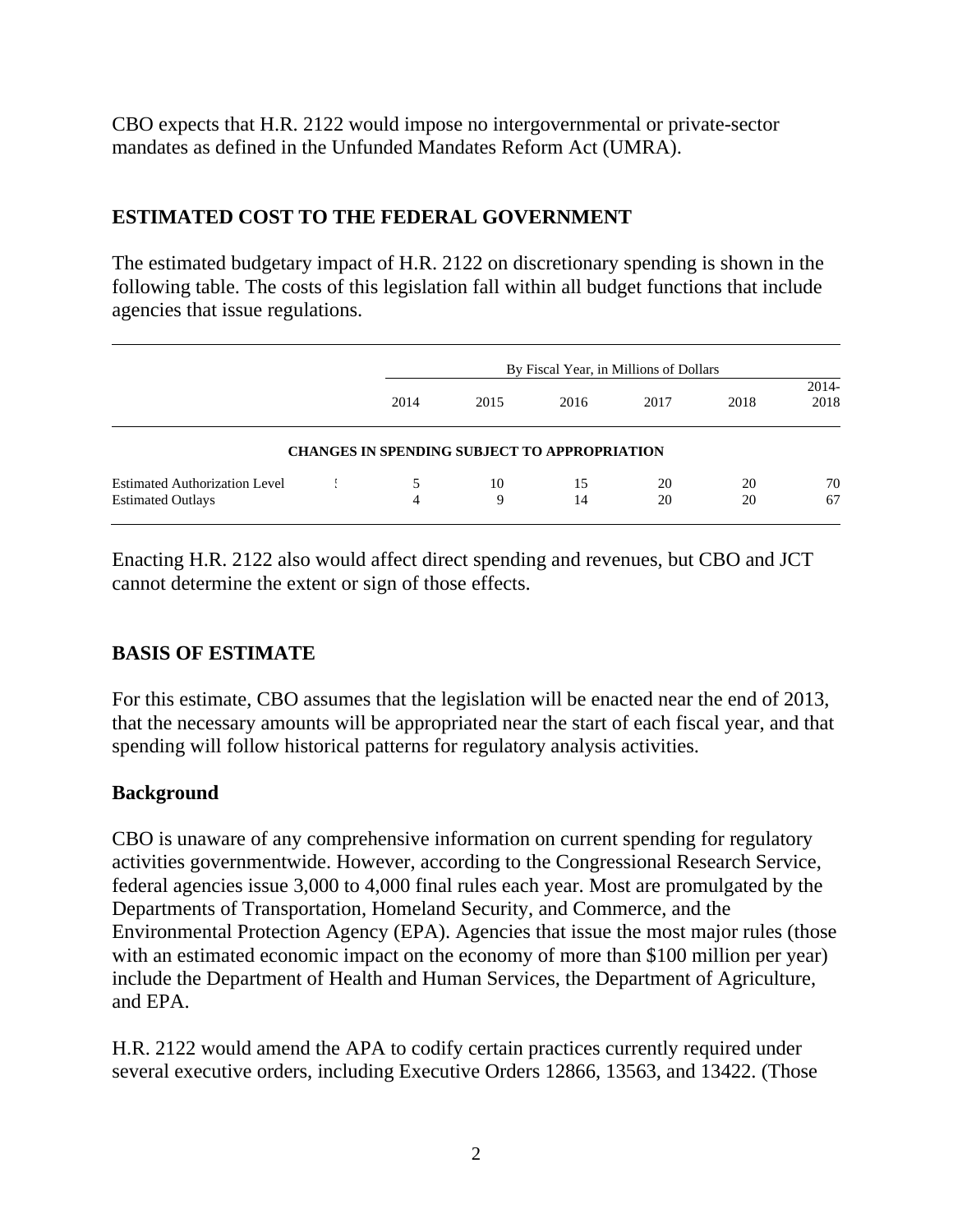instructions require agencies in the executive branch to analyze the impacts of regulations (including costs and benefits), to coordinate with the Office of Information and Regulatory Affairs (OIRA) during the rulemaking, and to perform other activities and analyses related to the rulemaking process.) The legislation would add several definitions to the APA, including **major rule**, **major guidance**, and **high-impact** rule.

A major rule would be defined as any rule, as determined by OIRA, likely to impose:

- An annual cost on the economy of \$100 million or more, adjusted annually for inflation;
- A major increase in costs or prices for consumers, individual industries, federal, state, local, or tribal government agencies, or geographic regions;
- Significant adverse effects on competition, employment, investment, productivity, innovation, or on the ability of United States-based enterprises to compete with foreign-based enterprises in domestic and export markets; or
- Significant impacts on multiple sectors of the economy.

This definition of a major rule differs from the one contained in the Congressional Review Act (CRA) of 1996, which defines a major rule as one having an annual *effect* on the economy instead of an annual *cost* as defined in H.R. 2122.

The legislation would define the term major guidance issued by federal agencies using the same criteria as that used for a major rule. A high-impact rule would be defined as any rule that OIRA determines is likely to impose an annual cost on the economy of \$1 billion or more. That threshold would be adjusted annually for inflation.

Enacting H.R. 2122 also would add several new requirements that would broadly change the current rulemaking process. For all major and high-impact rules as well as rules that involve "novel legal or policy issues," agencies would be required to publish an advance notice of proposed rulemaking (ANPRM) in the Federal Register 90 days prior to publishing a Notice of Proposed Rulemaking (NPRM). The legislation specifies minimum requirements for the ANPRM, including a period of not less than 60 days during which interested parties may submit data, views, or argument to the agency. A pre-proposal process occurs on a voluntary basis for some rules under current law, as guided by Executive Order 13563.

The NPRM process, as defined in the APA, would be amended to codify certain requirements in place under Executive Orders 12866 and 13563. While many agencies subject to the executive orders may already be implementing those practices for certain rules, some independent agencies outside the purview of executive orders may face an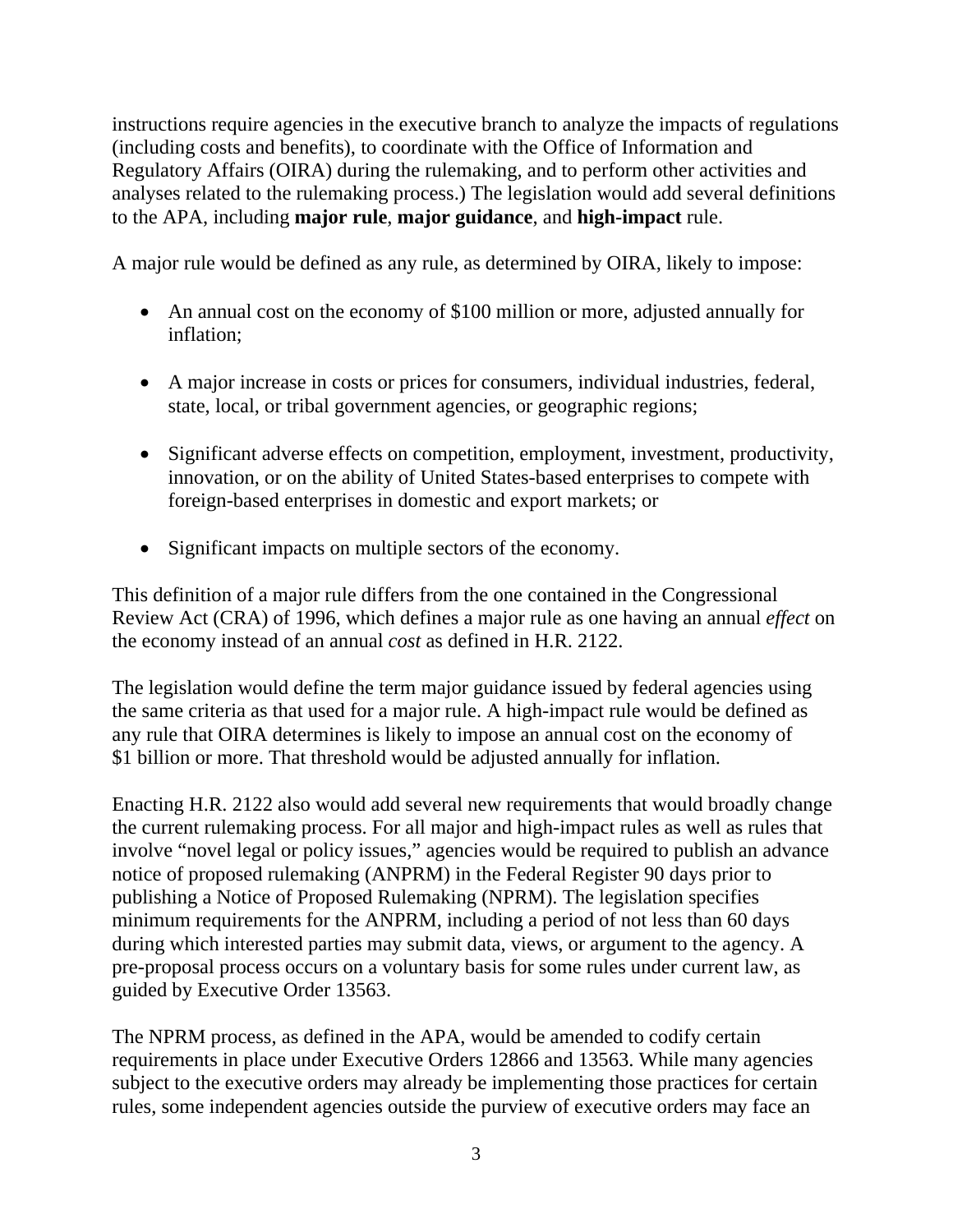increase in workload with respect to the rulemaking process. For all agencies, H.R. 2122 would increase requirements for documenting cost-benefit analyses as well as placing other supporting documentation in the docket for the proposed rule. Furthermore, the legislation would incorporate into the rulemaking process a remedy for members of the public to petition for a hearing to determine if any information used by the agency in developing the proposed rule violates the Information Quality Act.

The legislation would require agencies to hold a hearing for all high-impact rules. The hearing would occur after comments have been received on the proposed rule and after any hearings were held under the NPRM process but before adoption of the rule. The hearing could be waived if all participants—not including the agency—agree.

#### **Spending Subject to Appropriation**

Based on information from several federal agencies, CBO estimates that more resources would be needed for federal agencies to produce additional guidance documents and costbenefit analyses, support judicial reviews and hearings, and perform other administrative tasks related to the rulemaking process. Eventually, CBO estimates that federal agencies would spend about \$20 million annually to meet the requirements under this legislation. We expect that it would take about three years to reach that level of effort.

#### **Direct Spending**

CBO expects that enacting H.R. 2122 would delay a number of major and high-impact rules from taking effect each year. Therefore, in assessing the budgetary effects of H.R. 2122, CBO considered the costs and savings that would be realized if anticipated major and high-impact rules were delayed. Delaying the issuance of some major or highimpact rules, which would delay when they take effect, could result in costs, while delaying others could result in savings. CBO expects that the rules with the largest effects on federal spending would be those related to federal health programs, particularly Medicare; thus, enacting H.R. 2122 could significantly affect Medicare spending relative to current law.

CBO cannot determine the level of costs or savings in direct spending over the 2014-2023 period. However, we expect that such budgetary effects would largely be driven by delaying annual updates to payment schedules for providing Medicare services and other routine revisions to aspects of other government programs.

#### **Revenues**

Enacting H.R. 2122 also would affect revenues by changing the way the Internal Revenue Service could issue its nonregulatory guidance and by slowing down rulemaking generally. JCT expects those delays would reduce revenue collections in